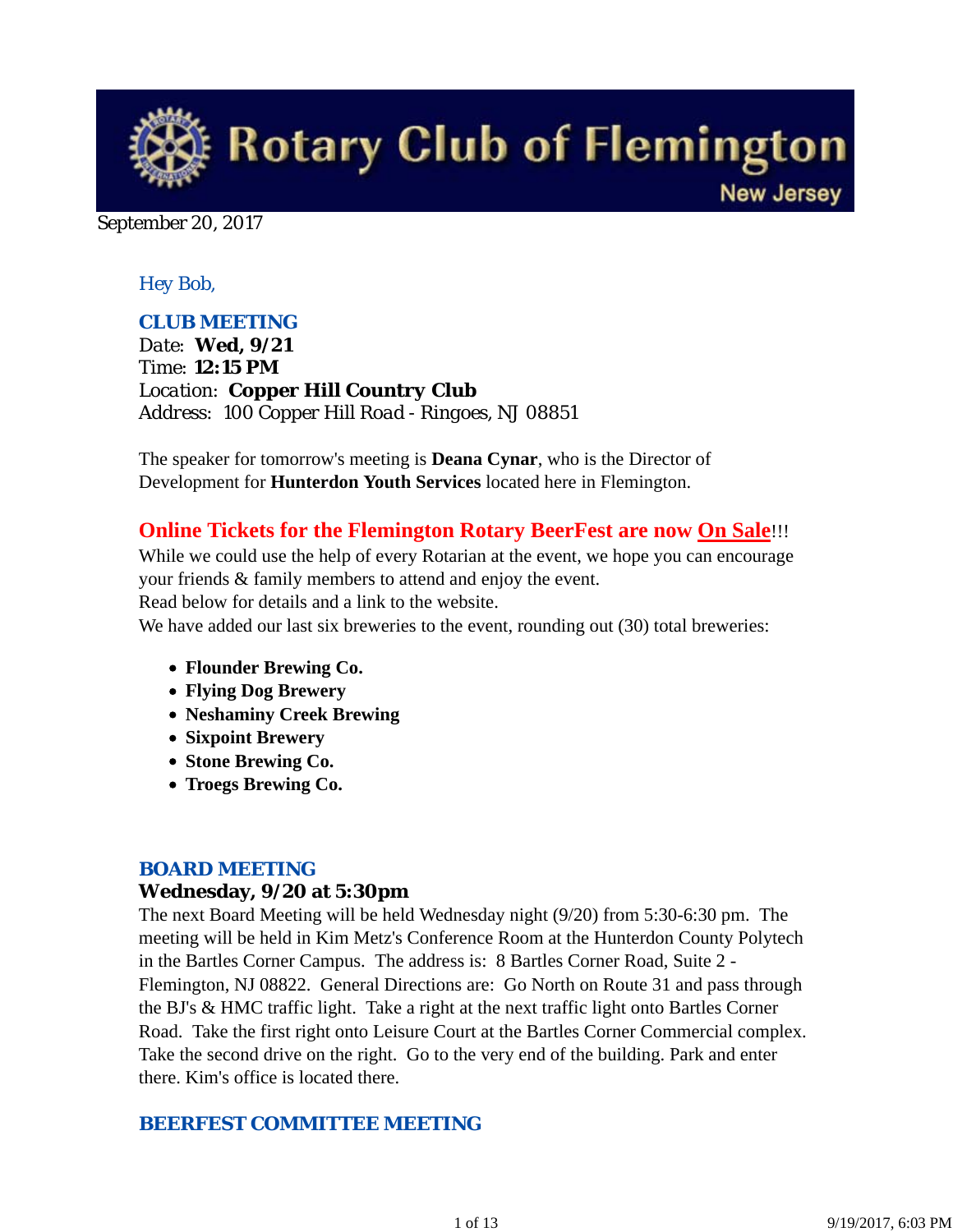### **Wed, 9/20 at 6:30pm**

Kim Metz has called a BeerFest meeting in her Conference Room at the Hunterdon County Polytech in the Bartles Corner Campus. The address is: 8 Bartles Corner Road, Suite 2 - Flemington, NJ 08822. Anyone interested in helping is more than welcome to attend.



### *Flemington Rotary Evening Social at LONE EAGLE BREWING* **Wed, 10/4 from 6pm to 8pm**

A special thanks to Karen Widico for organizing an upcoming evening social at Lone Eagle Brewing!!

Additional details to follow. Please mark you calendars for now. The noon meeting on Wed, 10/4

will be canceled.

# *RIDES for JOHN ZULLO*

#### **From Sandy Clark Updated 9/19/2017**

Five Rotarians have volunteered to drive John Zullo to and from our weekly meetings. John would not be attending meetings on a regular basis if it weren't for this ride sharing. An updated (and tentative) driving schedule for the next several weeks can be seen below. This will be revised as necessary in each weekly E-Monger. Scheduled drivers should contact Sandy Clark at least 24 hours before the Wednesday meeting if they become unable to drive. At the same time, John will call the scheduled driver at least a day in advance if he does not plan to attend the meeting.

#### **Proposed Schedule of Rides for John Zullo**

- Sept. 20 Sandy Clark
- Sept. 27 Ken Skowronek
- Oct. 4 Dick Stothoff



### *FLEMINGTON ROTARY BEERFEST*

**Saturday, October 14, 2017** VIP Session: **12noon** to **1:00pm** General Session: **1:00pm** to **4:30pm** Liberty Village Outlet Marketplace

The **Flemington Rotary BeerFest** is an event that allows participants to taste and sample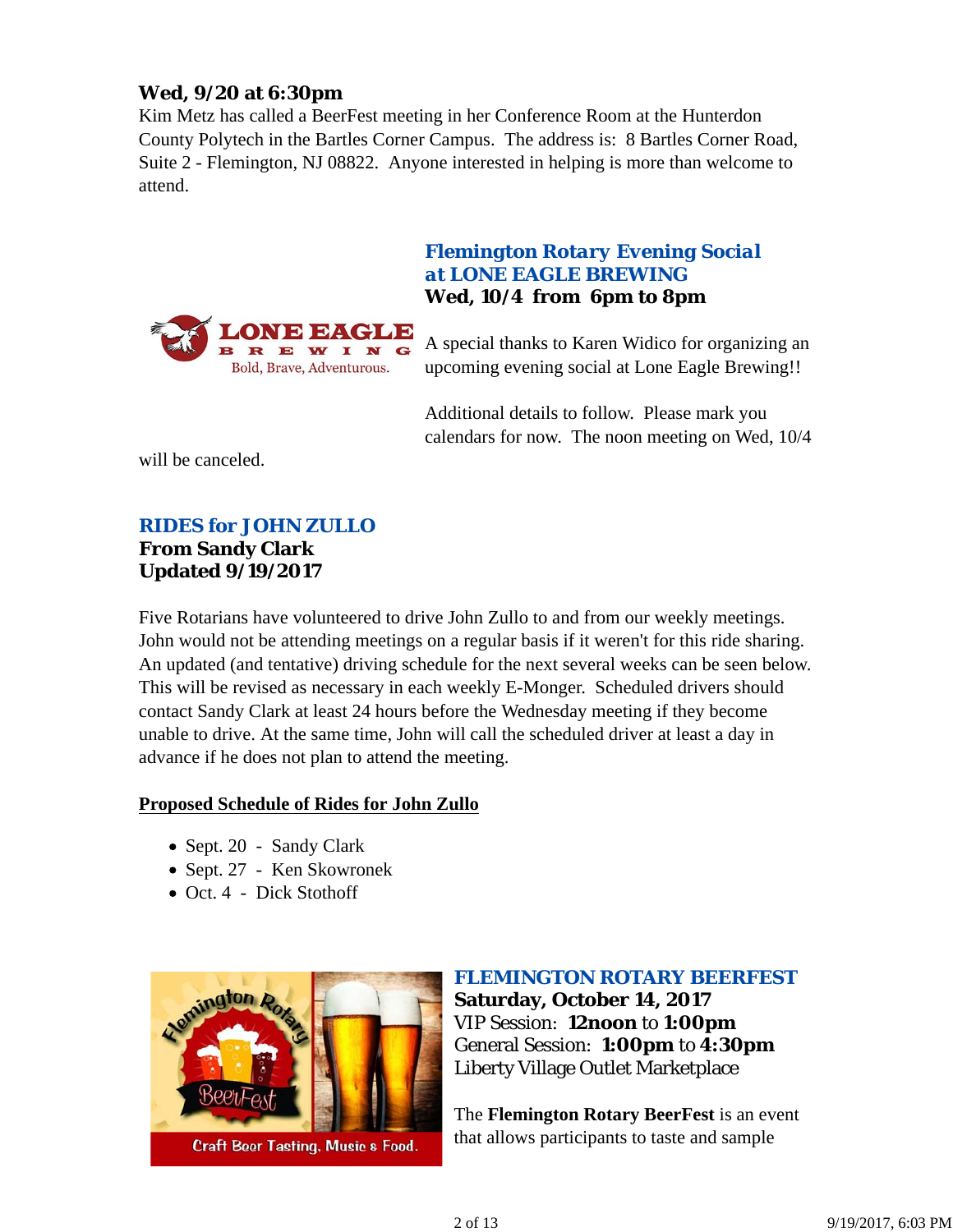

many different kinds of Craft Beers from a

variety of different Breweries. There will be live music to enjoy and food available to purchase.

We plan to have more than **60 beers** from **30 breweries**. **Online TICKETS are now ON SALE!!!!** 



**Click Here** to view the event website for additional details and to purchase tickets.

Continue visiting the website to see the list of breweries that are confirmed to attend. We will keep adding breweries as they are confirmed, so keep checking back!!!

The event will take place within the open parking area of the **Liberty Village Outlet Marketplace**, located in Flemington, NJ. A limited number of tickets will be offered in two different tasting sessions.

**Sponsorship Opportunities!** We hope you will consider sponsoring the event! **Click Here** to download the **Sponsor Registration Form**, which includes an explanation of the different sponsor levels.

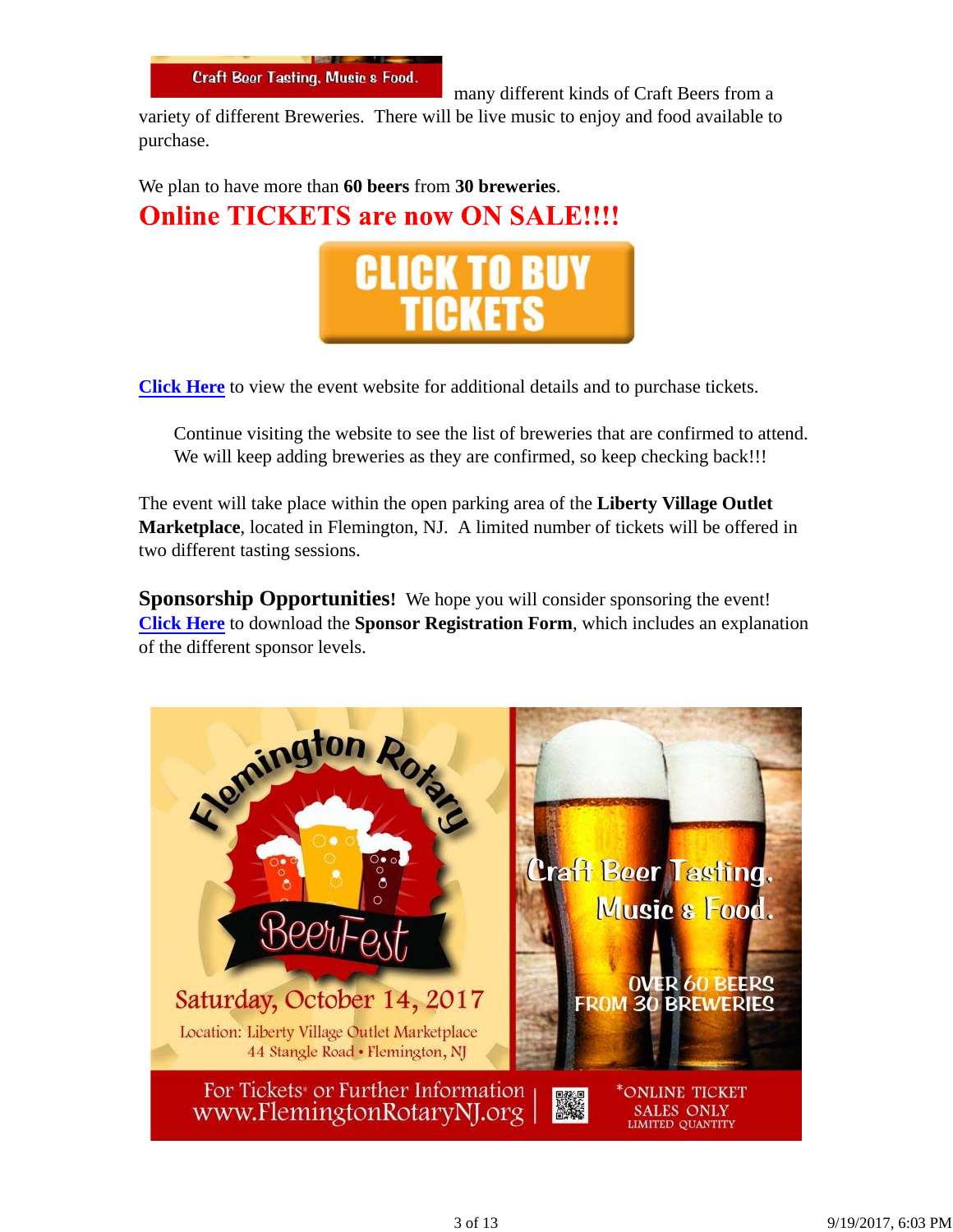

### *Flemington Rotary BeerFest* **Update on Breweries On Board to Date** Current As of 9/19/2017

We wanted to share the final list of Brewing Companies attending the BeerFest. **Click Here** to view the list of breweries, cideries plus distillery that are on board to date to attend the Flemington

Rotary BeerFest on Saturday, October 14th.

The following is the current list of **Breweries** attending:

- 1. **Allagash Brewing Co.**
- 2. **Cigar City Brewing**
- 3. **Conclave Brewing \*\***
- 4. **Demented Brewing**
- 5. **Dogfish Head Craft Brewery**
- 6. **Flounder Brewing Co.**
- 7. **Flying Dog Brewery**
- 8. **Founders Brewing Co.**
- 9. **Lancaster Brewing Co.**
- 10. **Lagunitas Brewing**
- 11. **Lone Eagle Brewing \*\***
- 12. **Neshaminy Creek Brewing**
- 13. **Oskar Blues Brewery**
- 14. **Pinelands Brewing Company**
- 15. **River Horse Brewing**
- 16. **Rogue**
- 17. **Schlafly Beer**
- 18. **Sixpoint Brewery**
- 19. **Smuttynose**
- 20. **Stone Brewing Co.**
- 21. **Three 3's Brewing**
- 22. **Troegs Brewing Co.**
- 23. **Two Roads Brewing Co.**
- 24. **Weyerbacher Brewing**

\*\*Note: The breweries listed with "**\*\***" above will have a special beer during the VIP Session.

The following is the current list of **Cideries** attending: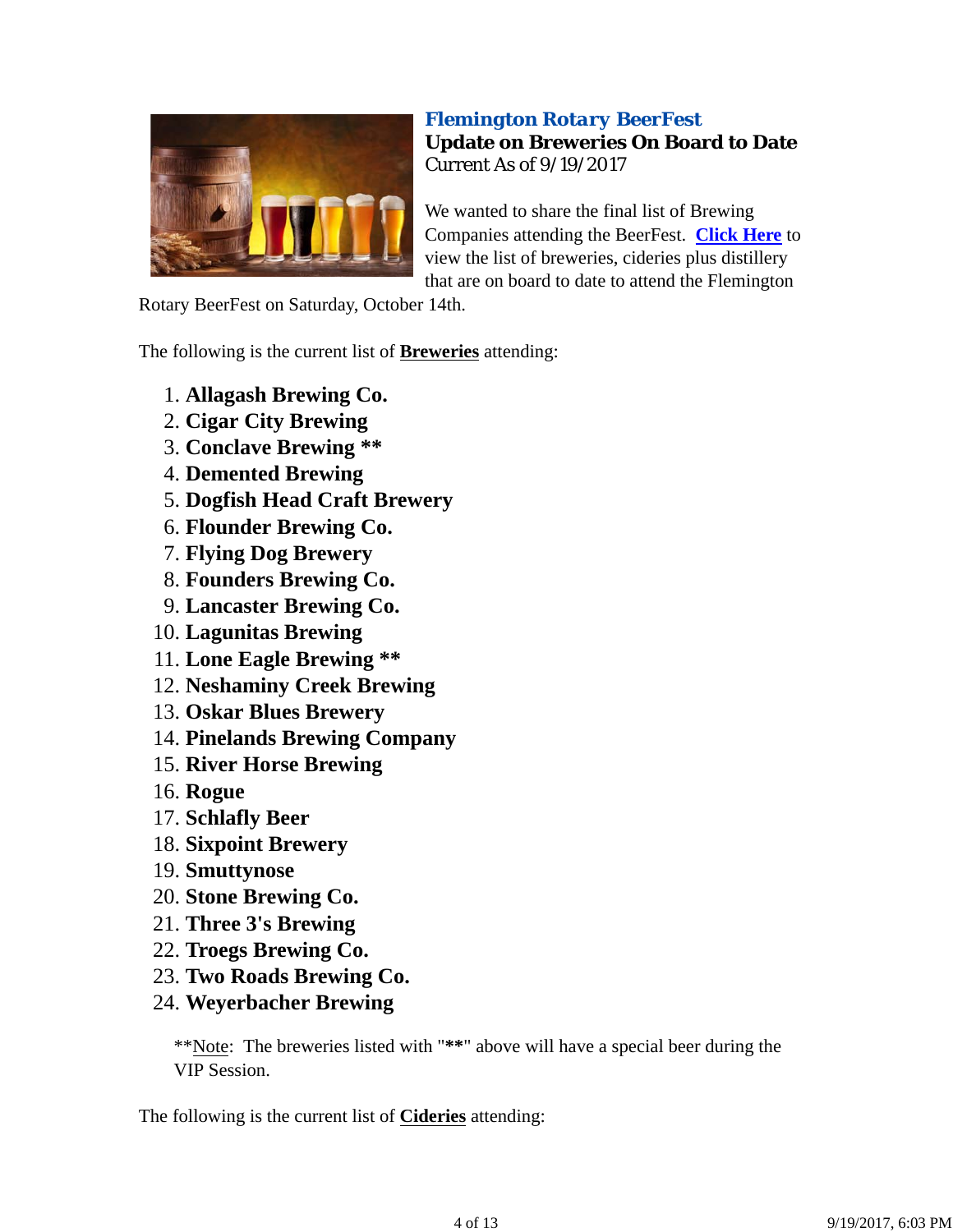- 1. **Alltech Lexington Brewing & Distilling Co.**
- 2. **Austin Eastciders**
- 3. **Bad Seed Cider Co.**
- 4. **Ironbound Hard Cider**
- 5. **Mighty Swell Sparkling Cocktails**
- 6. **Wyndridge Farm**

The following is the **Distillery** attending:

1. **Skunktown Distillery**

### *2017-2018 LUNCH DUES*



Ken Skowronek, our new lunch treasurer, requests that each regular lunch payer **advise him if you have paid your lunch dues** for the year July 1, 2017 thru June 30, 2018. If you

already did, please let him know the amount of the payment(s) and when each payment was made. This way he can cross-reference and update his records.

Dues can be paid all at once \$728.00 (or) in two payments of \$364.00 each, one payment for the period July 1, 2017 thru December 31, 2017 and a second payment for the period January 1, 2018 thru June 30, 2018.

**Click Here** to generate an email directly to Ken to let him know.



*Boy Scouts of America Washington Crossing Council Hunterdon County - Distinguished Citizen Honoring Sheriff FRED BROWN* Date: **Wednesday, October 4** Reception: **6:30pm** Program: **7:00pm** Location: **H.C.R.H.S. Auditorium** 84 Route 31 - Flemington, NJ 08822

On Wednesday, October 4th, the Washington Crossing Council of the Boy Scouts of America will be holding their annual Hunterdon County "Distinguished Citizen Award" event. This year's honoree is **Sheriff Fred Brown**, who is a Past-President of the Flemington Rotary Club. The events keynote speaker will be the world renowned entrepreneur and astronaut Greg Olsen, who will speak about his life experiences.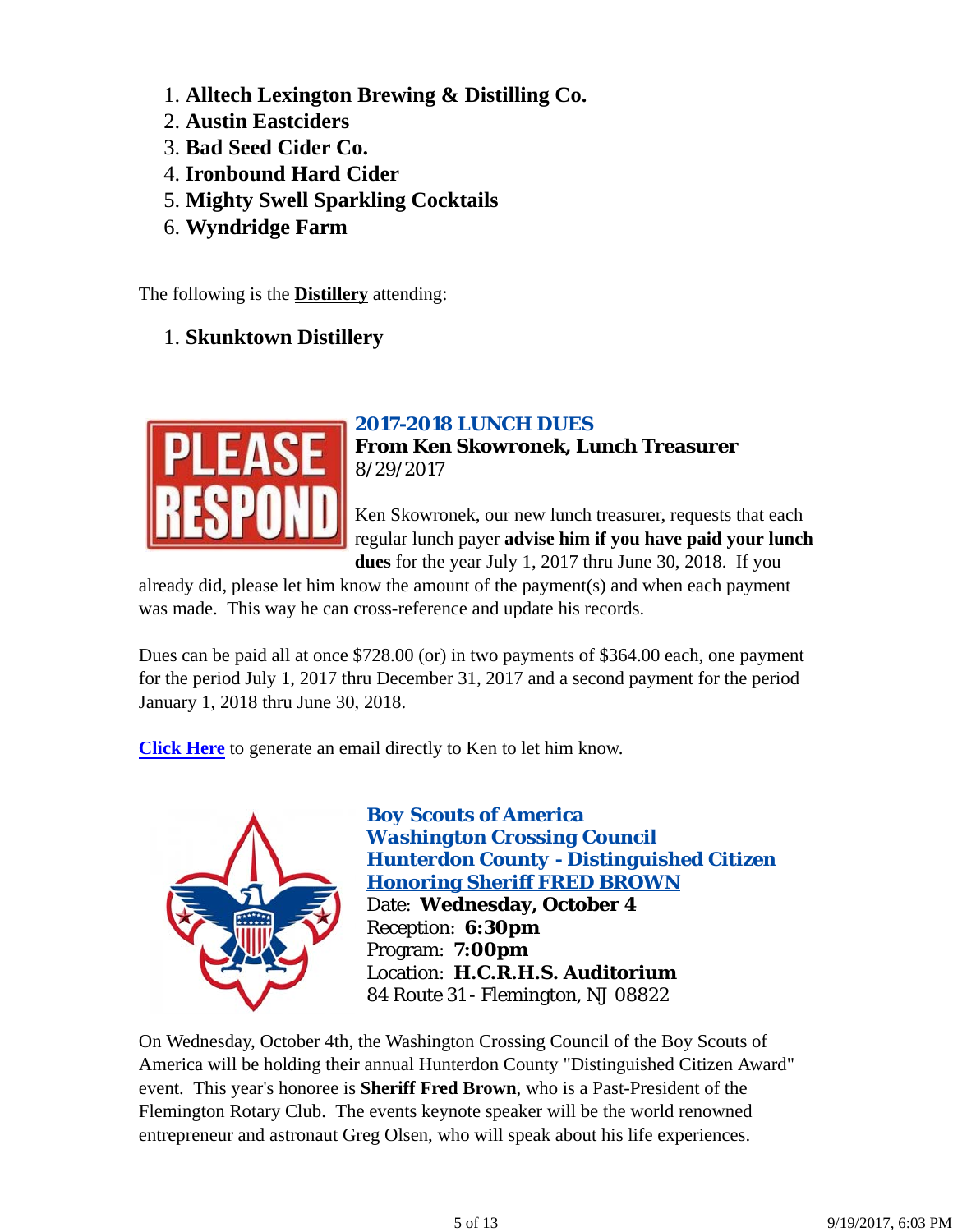The event raises much needed funds to support the many outstanding programs offered to Hunterdon County youth involved with Boy Scouts of America.

Tickets are available for \$35 per person. **Click Here** to purchase tickets online via Eventbrite.

### *Joint HUNTERDON COUNTY ROTARY MEETING*

Date: **Thursday, November 9** Time: **5:30pm to 7pm** Location: To Be Determined Cost: Estimated at **\$25 per Person**

A joint meeting is currently being planned for the Hunterdon County Rotary Clubs. Since the date is a few days before Veterans Day, the speakers will be a group of WWII and Vietnam War Veterans. The evening will include appetizers, but no actual dinner is being planned. More details to follow as they become available.

### *ROTARY RESPONSE TO HURRICANE HARVEY* **From the Rotary Club of Hillsborough, NJ**

Kim wanted to pass along the following email that she received in regards to a local Rotary response to Hurricane Harvey:

Dear Club Presidents.

-------------------

Please see the press release below regarding Hillsborough Rotary's efforts to raise funds for Hurricane Harvey victims in Texas. Our goal is to work with Rotary Clubs of Corpus Cristi, Rockport and Houston and to send gift cards to major retailers that they could distribute as they see fit. Corpus Cristi and Rockport Texas have both been completely devastated by the Hurricane. The Rotary Club of Hillsborough will match contributions up to \$2500.00

We hope that you consider distributing this to your members for personal donations.

Anthony Franchini Hillsborough Rotary Club

## **Rotary Establishes Hurricane Harvey Matching Relief Fund**

**HILLSBOROUGH, NJ, August 31, 2017 -** In response to the overwhelming devastation caused by Hurricane Harvey, The Rotary Club of Hillsborough has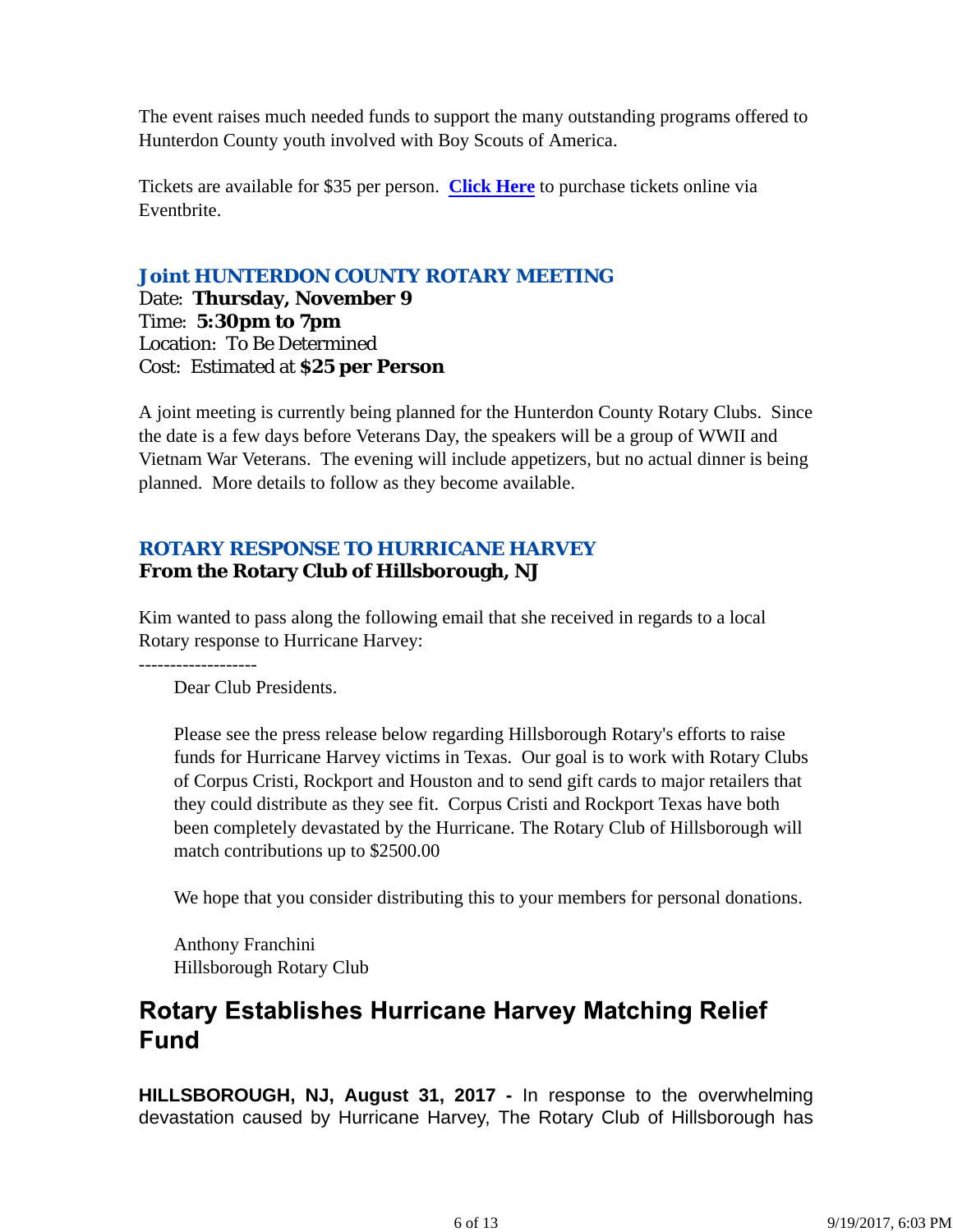established a relief fund and will match community donations up to a total of \$2,500. The Club will use the combined funds to purchase gift cards to major retailers to assist families who have been displaced from their homes by the unprecedented floods. Community members are invited to make donations over the next two weeks using the "youcaring" page, Rotary Club of Hillsborough Hurricane Relief Fund, created for this purpose. The link for the page can be found on the Rotary Club of Hillsborough Facebook site, as well as at hillsborougnjrotary.com.

"We will focus our support on the recovery phase, while the Red Cross and other first responders take care of the immediate needs of the community," commented Anthony Franchini, president of the Rotary Club of Hillsborough. "As a community, we can offer our support in many ways. "Our 'youcaring' page, Rotary Club of Hillsborough Hurricane Relief Fund, allows anyone wishing to make a donation to double its impact, enabling us to make a difference for many families who have lost so much."

The Rotary Club of Hillsborough will work with fellow Rotary Clubs and others in the affected areas of Texas and Louisiana to distribute the gift cards directly to those families in need. It is anticipated that thousands of families whose homes and belongings were lost to the storm will need to replace clothing and other essentials so they can begin to establish a normal life again after the flooding subsides and the recovery phase begins.

### **About the Rotary Club of Hillsborough**

Rotary brings together a global network of volunteer leaders dedicated to tackling the world's most pressing humanitarian challenges. Rotary connects 1.2 million members of more than 34,000 Rotary clubs in over 200 countries and geographical areas. Their work improves lives at both the local and international levels, from helping families in need in their own communities to working toward a polio-free world.

The Rotary Club of Hillsborough currently has over 40 active members from Hillsborough and surrounding communities. Members include business and professional leaders who provide humanitarian service, encourage high ethical standards in all vocations, and help build goodwill and peace in the world. All funds raised by The Rotary Club of Hillsborough are used to support a wide variety of community service organizations and projects. The Rotary Club of Hillsborough meets every Wednesday, at 6:15 pm, at The Landing Restaurant in Hillsborough.



### *Find us on Facebook*

Click the image to the left to connect with the Rotary Club of Flemington, NJ on Facebook.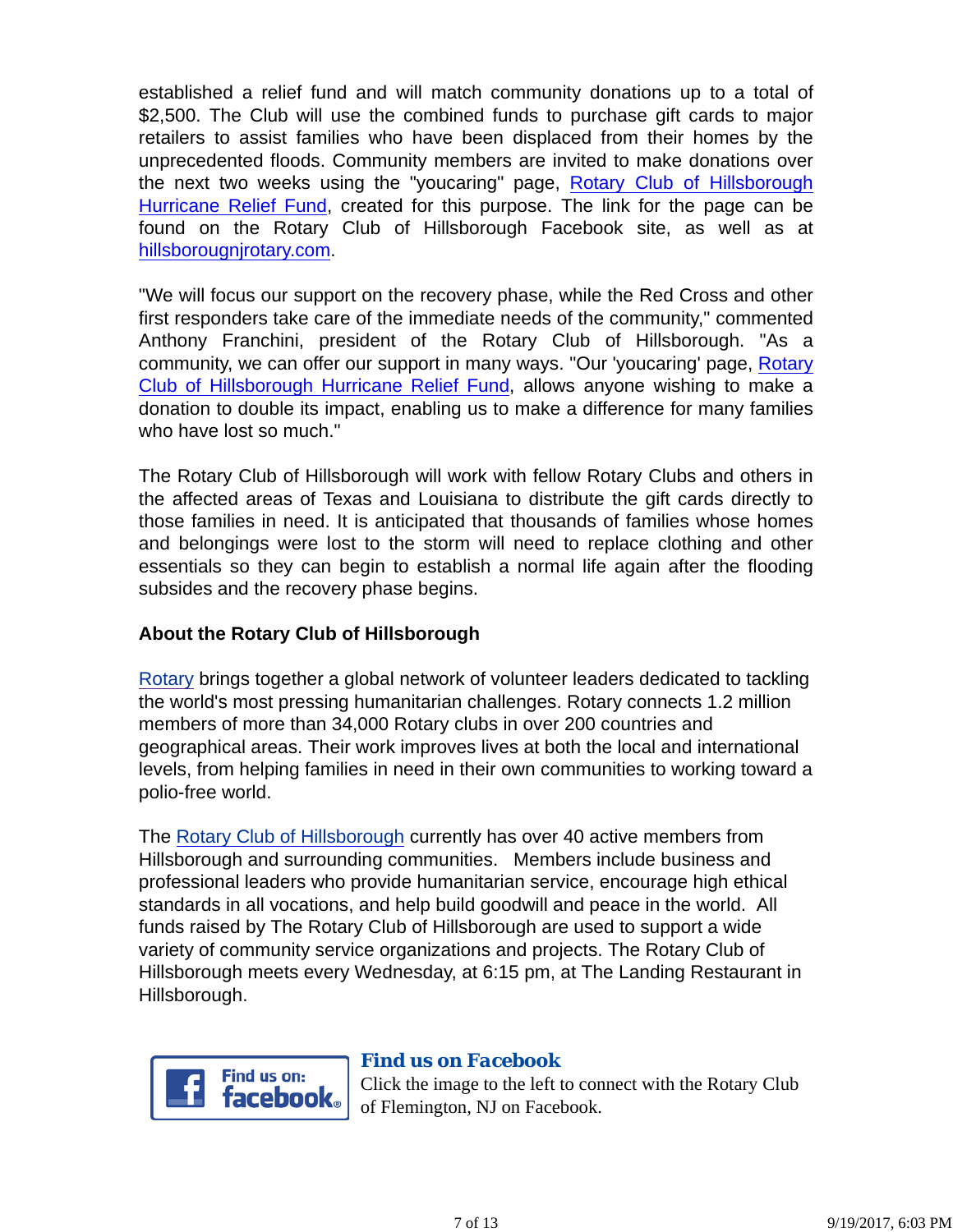

### *The Flemington Rotary MEMBER DIRECTORY Is Updated on the Website*

A PDF copy of the Club Directory kept on the club website, located on the password protected "**Members Only**" page. To access this, simply goto **www.FlemingtonRotaryNJ.org** and click on "Members

Only" in the upper left. The page is password protected. If you do not have the password, simply email us and request it.

If you see any updates that need to be made (a change of address, email, phone number, something is not listed correctly, etc.), please email Sandy Clark and request any changes to be made. **Click Here** to generate an email to Sandy.



### *SPEAKERS & PROGRAMS BEING SOUGHT*

Mick Schaible is looking for some ideas for upcoming meeting programs and speakers. If you have any leads, please pass them onto Mick, who will follow-up to schedule the speaker.

**Click here** to generate an email directly to Mick.



### *HUNTERDON COUNTY CHAMBER OF COMMERCE*

As you know, the Rotary Club of Flemington is a member of the H.C. Chamber of Commerce. This enables all Rotarians the ability to attend a Chamber function as a "member". If someone asks you what your business is, you would explain that you are a member representing the Rotary Club of Flemington. **Click Here** to visit the Chamber website for a listing of upcoming events.

### *ROTARY DISTRICT 7510 NEWS*

**Click Here** to read the current news from our Rotary District 7510.

### *UPCOMING DATES TO NOTE:*

Wed, 9/27: TBA

Wed, 10/04: **Evening Social Event** at **Lone Eagle Brewing Co**. There will NOT be a regular lunch meeting this day. The lunch meeting is canceled in lieu of the evening social event.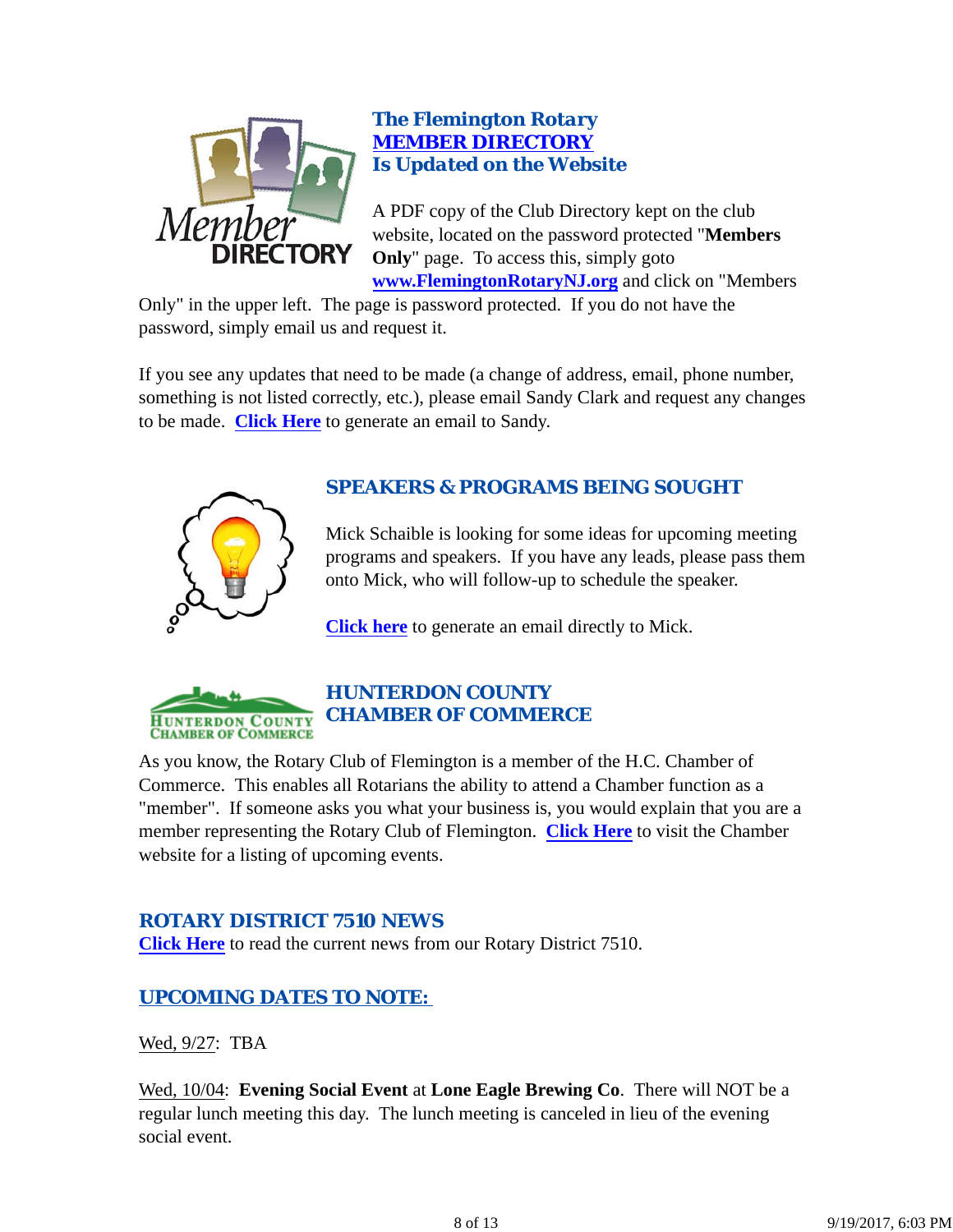Wed, 10/11: District Governor Official Visit. Wed, 10/18: TBA Wed, 10/25: TBA

**Next RCOF Board Meeting:** Wed, 9/20 at 5:30 PM (Usually the 3<sup>rd</sup> Wed). **Next Membership Meeting:** Wed, 10/11 at 1:30 PM (Usually the 2<sup>nd</sup> Wed).

**Upcoming RCOF Club Events, Fundraisers, Fellowship Events, Etc**.: 10/14/17 (Sat): **Flemington Rotary BeerFest**.

**Rotary District 7510 Events & Functions:**

To Be Announced.

### *COMMITTEE LIST:*

**Click Here** to download the listing of all current Club Committee's and its members.

### *"MEMBERS ONLY" WEBSITE:*

### **Click Here for the Members Only section of the website to find:**

- 1) The "Membership Proposal Form" to propose a new member.
- 2) New Member Information.
- 3) An Online Copy of the Club Membership Directory.
- 4) A Link to All Photos Albums of the Club.

### *ROTARY WEBSITE LINKS:*

Rotary International: **www.Rotary.org** Rotary District 7510: **www.RotaryNJ.org**

### *NEARBY ROTARY CLUB MEETINGS:*

As A Rotarian, you are Welcome to attend a Rotary Club meeting anywhere in the world. Click here for the Rotary Club Locator App. Or see below for some local meetings:

### Mondays

**Lambertville/New Hope** (6:30 pm) - Lambertville Station Restaurant; 11 Bridge Street, Lambertville NJ 08530

**Piscataway** (12:15 pm) - Radisson Hotel; 21 Kingsbridge Road, Piscataway, NJ 08854

### Tuesdays

**Whitehouse** (12:15 pm) - Max's 22; 456 Route 22 West, Whitehouse Station, NJ 08889 **Princeton** (12:15 pm) - The Nassau Club; 6 Mercer Street, Princeton, NJ 08540 **Bridgewater-Bound Brook** (12:15 pm) - Arbor Glenn; 100 Monroe St, Bridgewater 08807

Wednesdays

**Branchburg Township** (7:30 am): Stoney Brook Grille; 1285 Route 28, North Branch,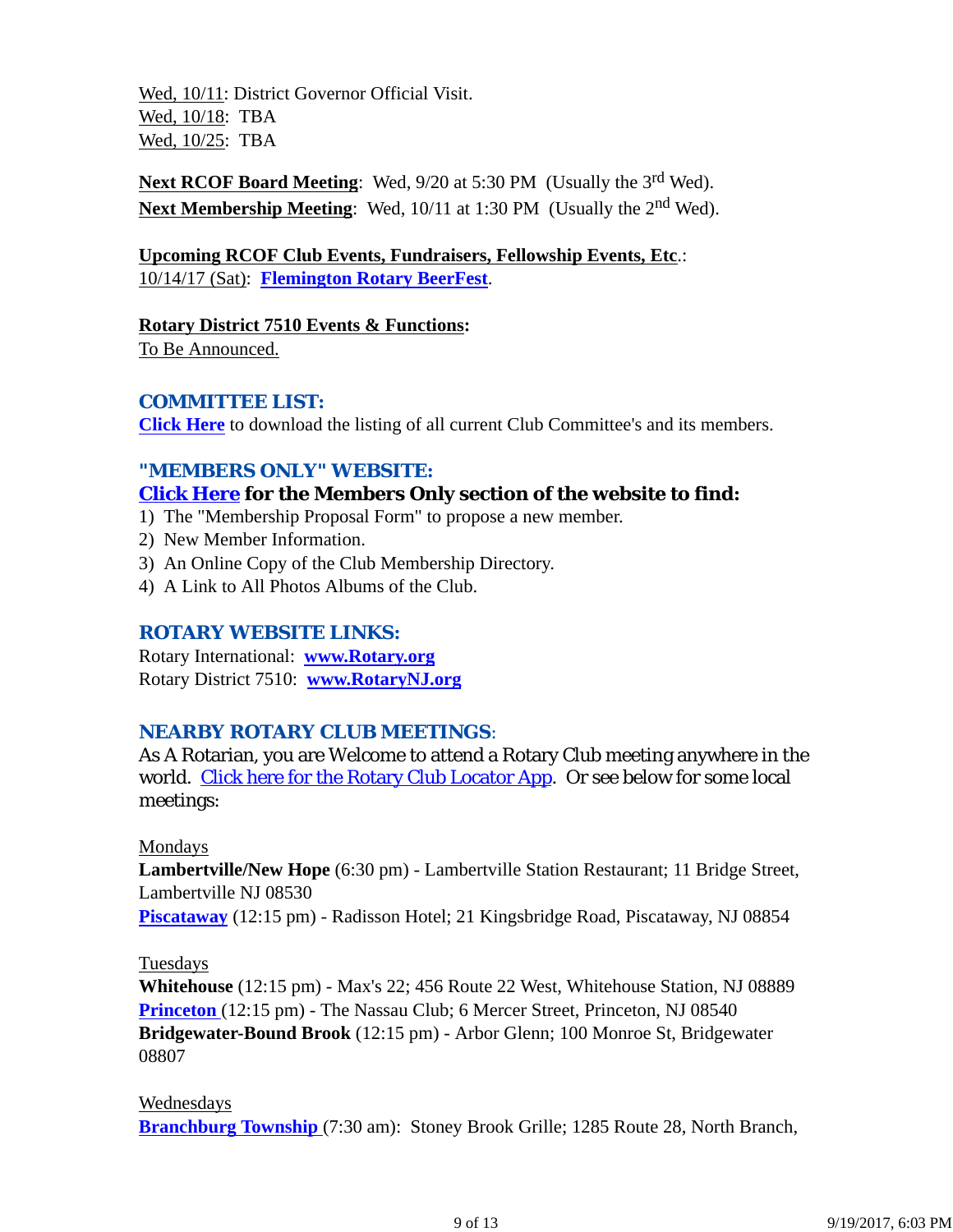#### NJ 08876

**Flemington** (12:15pm): Copper Hill Country Club; 100 Copper Hill Road, Ringoes, NJ 08851

**Hillsborough Township** (6:15 pm): Pheasant's Landing; 311 Amwell Road (Rt. 514), Hillsborough, NJ 08844

#### Thursdays

**Clinton Sunrise** (7:30 am): Clinton Fire Department; New Street, Clinton, NJ 08809 **Somerville/Bridgewater** (12:15 pm): Bridgewater Manor; 1251 US Highway 202/206, Bridgewater, NJ 08807

**Trenton** (12:15 pm): Freddie's Tavern; 12 Railroad Avenue, West Trenton, NJ 08628

#### Fridays

**North Hunterdon** (12:15 pm): Beaver Brook County Club; 25 County Club Drive, Annandale, NJ 08801

**Princeton Corridor** (12:15pm): Hyatt Regency; 102 Carnegie Center, Rt. 1 North, Princeton, NJ 08540

#### eClub

**Rotary eClub of Hunterdon Horizon**: View website for meetings or online makeups.

## RI President's Call for Action in **2017-2018**: **"Rotary: Making a Difference" Rotary Club of Flemington - Our 94th Year**

Founded October 3, 1923 \* Charter #1529 \* District 7510

| <b>Club President</b>           | <b>Kim Metz</b>                                        |
|---------------------------------|--------------------------------------------------------|
| President-Elect                 | **Open**                                               |
| Secretary                       | <b>Kyle Fogarty</b>                                    |
| Treasurer, General              | <b>Nik Kritharis</b>                                   |
| Treasurer, Lunch                | <b>Ken Skowronek</b>                                   |
| <b>Board Member</b>             | <b>D.J. Wright</b> (immediate Past-President)          |
| <b>Board Member</b>             | <b>Sandy Clark</b>                                     |
| <b>Board Member</b>             | <b>Joe Ziegler</b>                                     |
| Sergeant-at-Arms                | <b>Dianne Durland</b>                                  |
| R.I. President                  | Ian H.S. Riseley (Sandringham, Victoria,<br>Australia) |
| District Governor (DG)          | <b>Bob Zeglarski</b> (Roselle-Rosselle Park)           |
| District Governor Elect (DGE)   | <b>John Shockley</b> (Hillsborough)                    |
| District Governor Nomimee (DGN) | <b>Ann Walko</b> (Watchung-Warren)                     |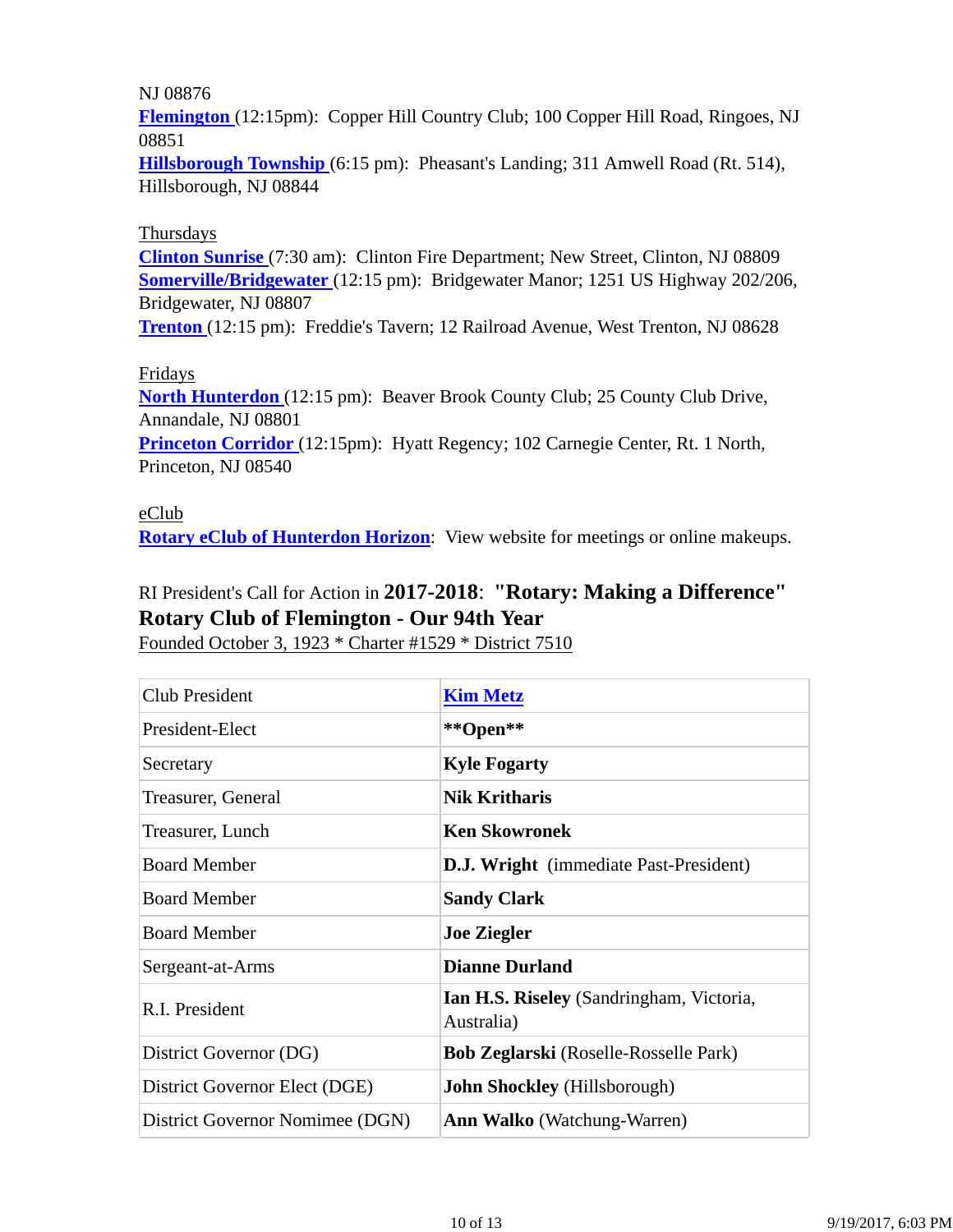Assistant District Governor (ADG) **Albert Varga** (Lambertville-New Hope) Club Meetings: **Wednesday, 12:15 pm, Copper Hill Country Club** 100 Copper Hill Road, Ringoes 08551



*MISSION STATEMENT*: The mission of Rotary International is to assist and guide Rotarians and Rotary clubs to accomplish the Object of Rotary to ensure Rotary's continuing relevance and to help build a better world, emphasizing service activities by individuals and groups that enhance the quality of life and human dignity, encouraging high ethical standards, and creating greater understanding among all people to advance the search for peace in the world.

**THE OBJECT OF ROTARY:** The object of Rotary is to encourage and foster the ideal of service as a basis of worthy enterprise and, in particular, to encourage and foster:

**1st**: The development of acquaintance as an opportunity for service;

**2nd**: High ethical standards in business and professions, the recognition of the worthiness of all useful occupations, and the dignifying of each Rotarian's occupation as an opportunity to serve society;

**3rd**: The application of the ideal of service in each Rotarian's personal, business and community life;

**4th**: The advancement of international understanding, goodwill, and peace through a world fellowship of business and professional persons united in the ideal of service.

**THE 4-WAY TEST:** "Of the things we think, say or do:

- **1st**: Is it the Truth?
- 2<sup>nd</sup>: Is it Fair to all concerned?
- **3rd**: Will it build goodwill and better friendships?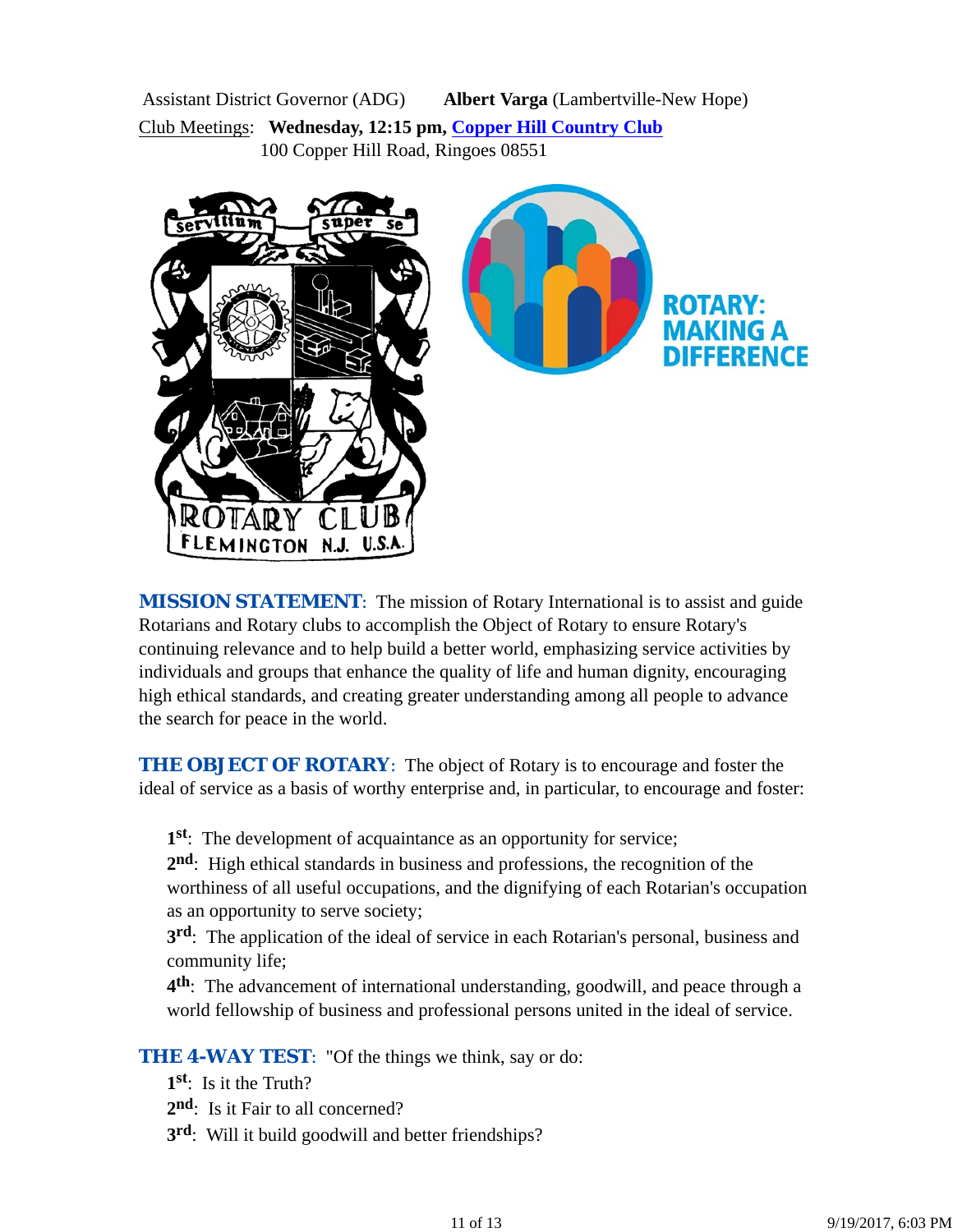**4th**: Will it be beneficial to all concerned?"

### *ROTARY's AVENUE'S OF SERVICE*:

**1)** Through **Club Service**, we have fun, build lasting friendships, and make sure that our club runs well.

**2)** Through **Vocational Service**, we volunteer our professional skills to serve others and promote integrity in everything we do.

**3)** Through **Community Service**, we address local needs and work with our community to bring lasting improvements.

**4)** Through **International Service**, we meet humanitarian needs around the globe and promote world understanding and peace.

**5)** Through **Youth Service**, we work with young people to help them become the next generation of leaders, visionaries, and peacemakers.

# **2017-2018 CLUB MEMBER ROSTER**

**Rotary Club of Flemington, NJ**

Current Number of Members: 38

| <b>Rotarian</b>                   | <b>Member Since</b> | <b>Classification</b>           |
|-----------------------------------|---------------------|---------------------------------|
| Bohler, Herbert C. (Herb)         | 1977                | <b>Specialty Advertising</b>    |
| Boynton, Adam                     | 2016                | <b>Church / Social Services</b> |
| Chittenden, Robert L. (Bob)       | 2003                | M.E.F.P. Consulting Engineering |
| Clark, Arthur L. (Sandy)          | 1987                | Printing                        |
| Davidson, James G. (Jim)          | 2002                | <b>Rubber Products</b>          |
| del Campo, Ann                    | 2016                | <b>Scientist &amp; Farmer</b>   |
| <b>Durland, Dianne</b>            | 2017                | <b>Community Banking</b>        |
| Ferrari, Frederick J. (Fred)      | 1964                | Orthodontia                     |
| Fisher, Charles H. (Charlie)      | 1961                | <b>Funeral Services</b>         |
| Fisher, Thomas H. (Tom)           | 2012                | Property & Casualty Insurance   |
| <b>Fogarty, Kyle M.</b>           | 2017                | <b>Financial Advisor</b>        |
| Harrison, Jeffrey (Jeff)          | 1996                | Psychotherapy                   |
| <b>Hyatt, Frederic D. (Fred)</b>  | 2017                | <b>Retired - Aerospace</b>      |
| Kamnitsis, Christopher P. (Chris) | 2001                | <b>Financial Planning</b>       |
| Kritharis, Nikolaos (Nik)         | 2016                | Dentistry                       |
| Liebross, Ira                     | 1997                | <b>Family Medicine</b>          |
| Loew, Darren                      | 2002                | Orthodontics                    |
| Martin, Teresa (Terry)            | 1993                | Solid Waste/Recycling           |
| Mazujian, Harry                   | 2004                | Clergy                          |
| McWilliams, Nancy                 | 1992                | Psychotherapy                   |
| Metz, Kim                         | 2007                | <b>Technical Education</b>      |
| Muller, George D.                 | 1964                | <b>Cut Glass Manufacturing</b>  |
| Newland, Robert D. (Bob)          | 1998                | Insurance                       |